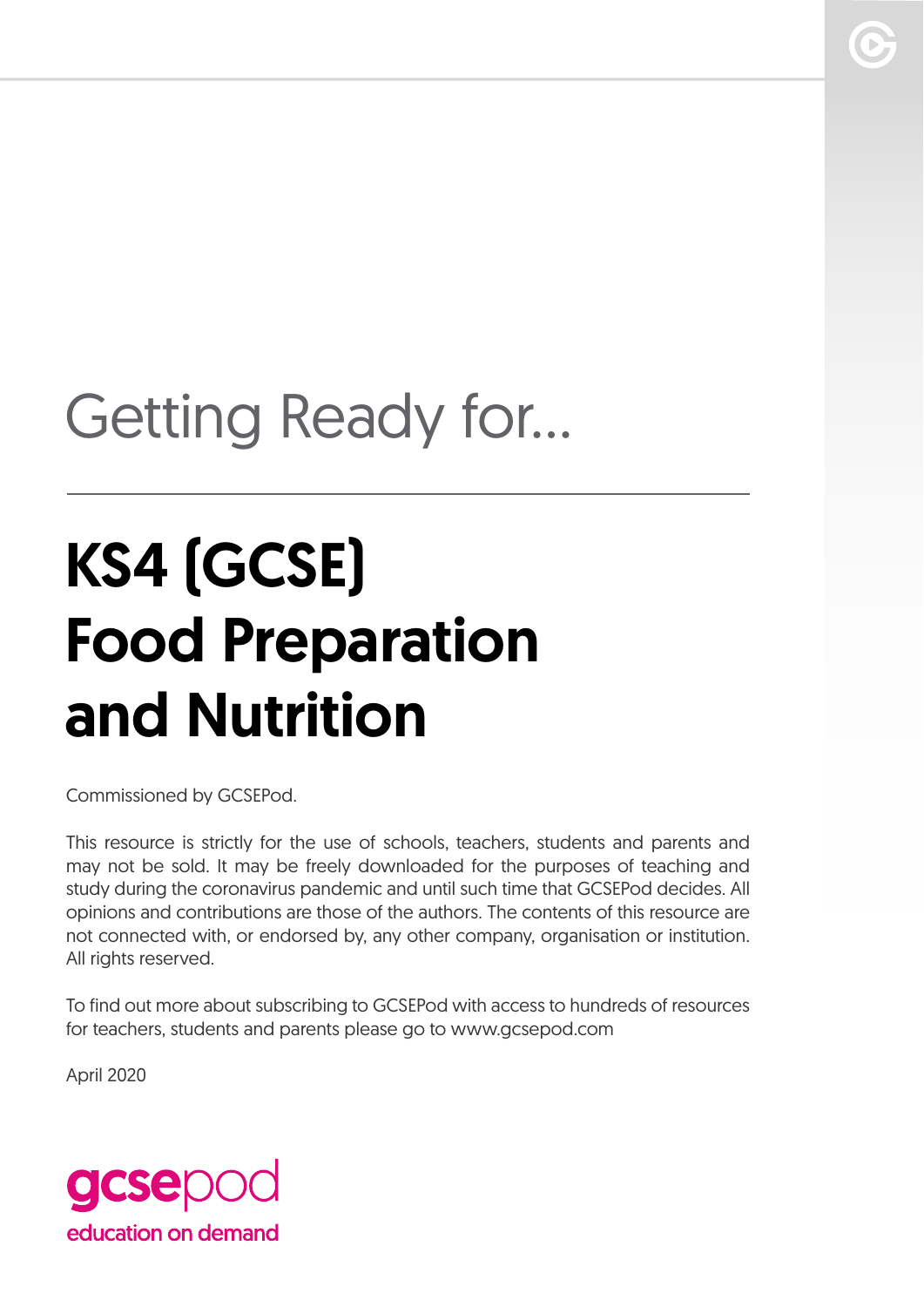# **Activities**

#### 1. The Eatwell Guide

The Eatwell guide is the recommended proportions of food most people should be eating across the day.

- Can you name all the sections of the Eatwell guide?
- Make a list of the sections, including examples of food or drinks found in each one and explain their function in the body.
- Can you extend this by saying what would happen if a person had too much or too little of each nutrient?

## 2. Nutrition Through Life

Nutritional needs change as people get older. This is for a variety of reasons such as activity levels, growth, and development.

- Find out what the nutritional requirements are at each life stage and create a story board to show your findings.
- Can you extend this by explaining what might happen to children if they do not get all the nutrients they need?

### 3. Special Dietary Needs

There are lots of reasons people follow a special diet such as vegetarian, lactose free or gluten free.

Investigate two special diets and create a fact file to help you plan meals for them.

You should include the following information:

- What foods should be avoided?
- What are the alternatives?
- Will someone risk losing out on any nutrients because of the special diet?
- Can you extend this by suggesting three meals that someone following this special diet could consume by swapping ingredients they can't have for ones they can have?



1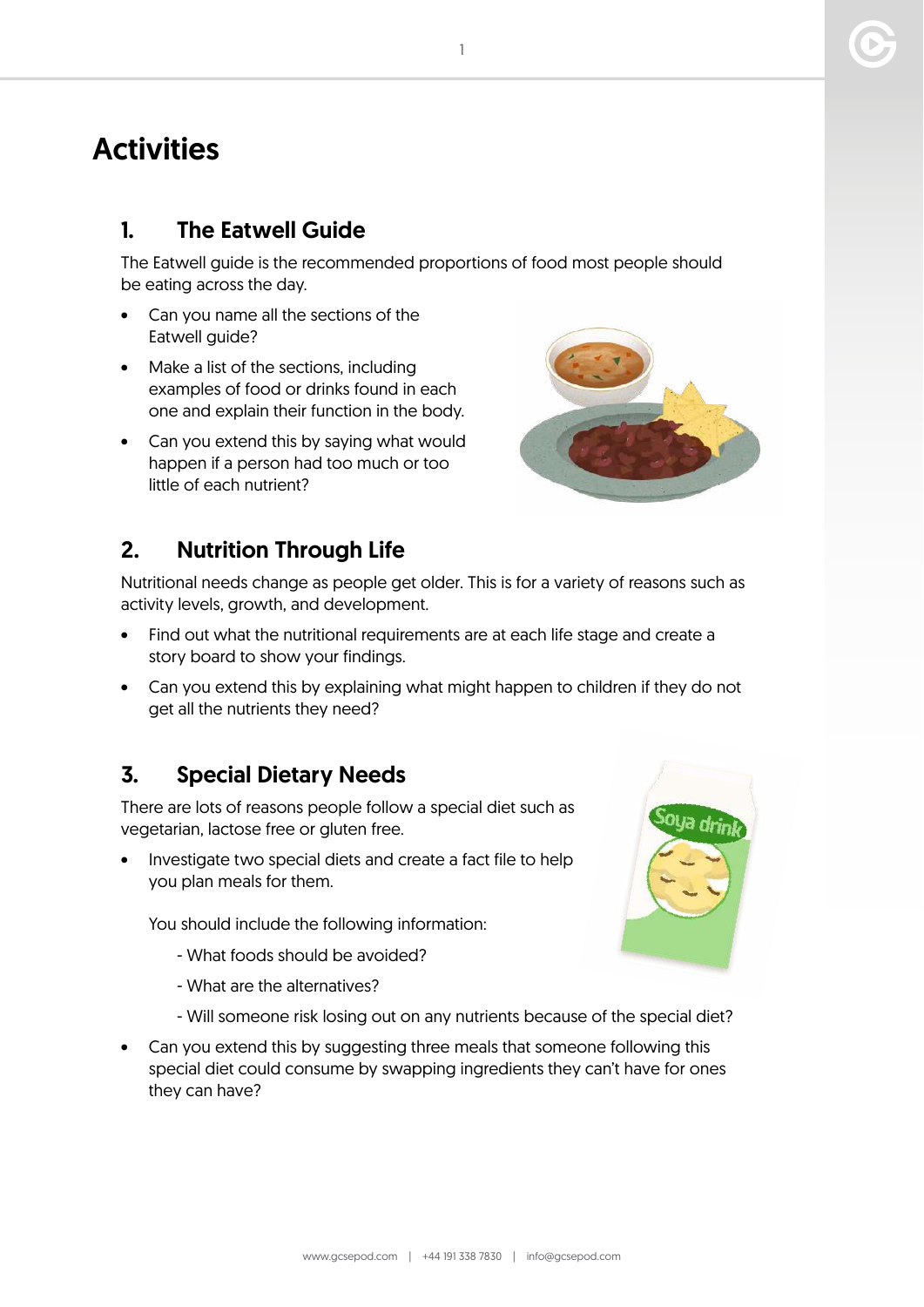#### 4. Cultural Cuisine

Every culture has its own signature dishes based on the foods they produce as a country or their staple foods.

- Select a European country and explore the foods they produce and the staple foods they use.
- Use this information to plan a menu for a restaurant based on your findings.
- Can you extend this by comparing the cuisine of the country you have selected with that of another country in a different part of the world?



#### 5. Food Waste

Food waste is an issue both domestically and commercially. It is contributing to environmental pollution and can be reduced by making small simple changes to the way we treat food.

- Show how some of these changes can be made by designing a mobile app to help people reduce food waste. This might include suggestions on things they can do around the home or ways they can use food that might otherwise be thrown away.
- Can you extend this by suggesting other types of waste we can cut down on in the kitchen?

#### 6. Farming Methods

There are two main methods of farming in the UK: intensive and free range/organic.

- Can you write a newspaper article to inform the public of the difference between the two farming methods?
- Can you extend this by suggesting some advantages and disadvantages to each one?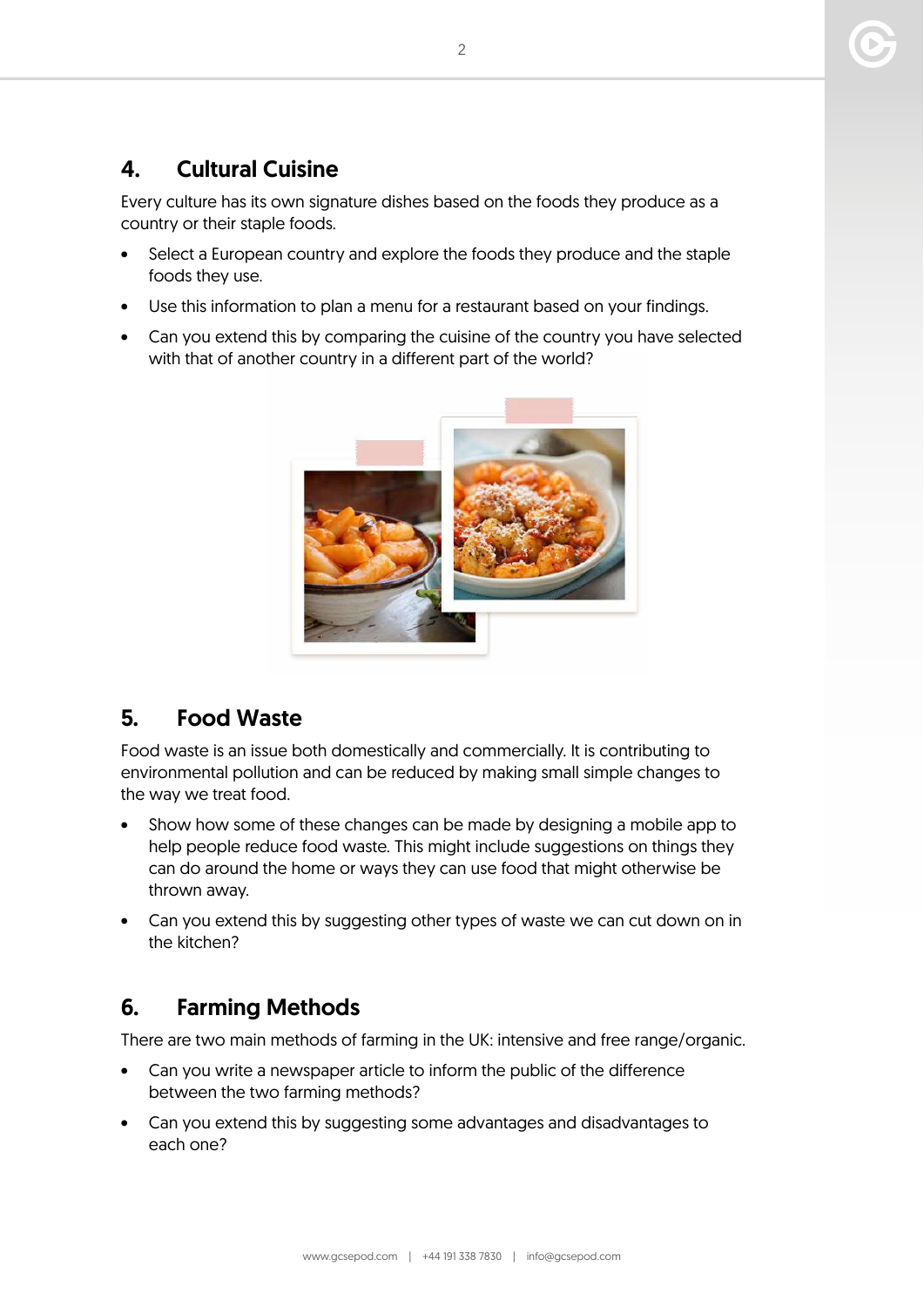#### 7. Carbon Footprint

Carbon footprint in relation to food is the amount of carbon produced in the process of the food going from farm to fork. Food miles is one of the main factors in a products carbon footprint.

- Investigate in which seasons the following foods are naturally available in the UK and where they come from for the rest of the year:
	- Strawberries
	- Carrots
	- Onions
	- Pears
- Can you extend this by explaining what GM foods are and what the benefits or limitations of using these ingredients could be?

#### 8. Knife Skills

There are a variety of different knives and cutting techniques used in food production.

- Investigate the different methods of preparing fruits and vegetables.
- Can you extend this by suggesting the most suitable dishes for each of the techniques?



#### 9. Food Packaging

There are a range of factors that influence food choice (e.g. nutritional content, allergies, preferences, and personal tastes). To make those decisions there are some key pieces of information that should be displayed on food packaging.

- Select a food product you have in your home and see if you can identify the 10 key pieces of information on its packaging.
- Can you extend this by saying why each piece of information is important?